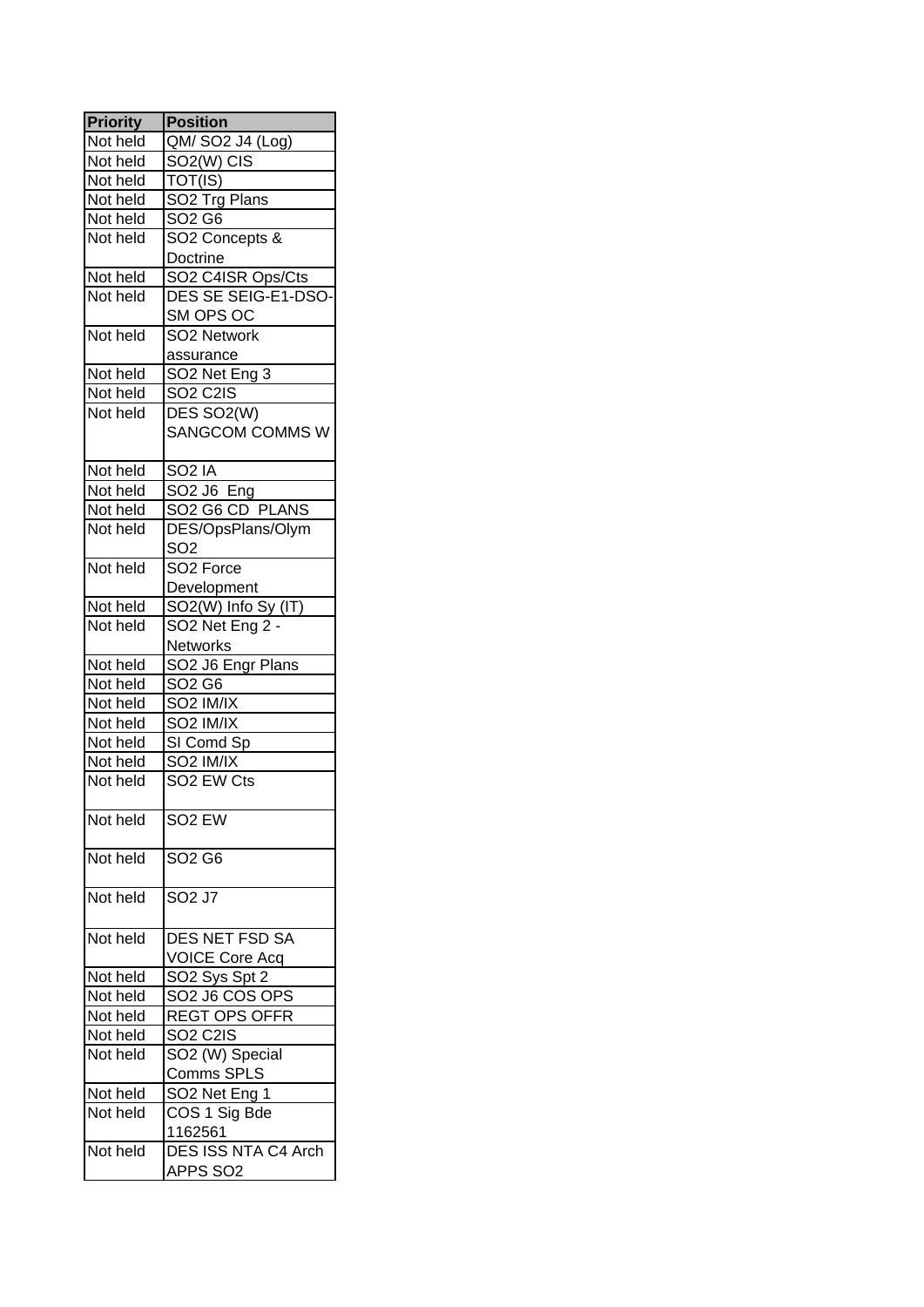| Not held | SO <sub>2</sub> J <sub>6</sub> CIS (OPS) |
|----------|------------------------------------------|
| Not held | SO <sub>2</sub> (W) ESM ECM              |
| Not held | SO <sub>2</sub> (W) C <sub>4</sub> IS EW |
| Not held | SO2 Problem Mgmt                         |
| Not held | SO2 Problem Mgmt                         |
| Not held | R5 ISS REP LAND 2                        |
| Not held | DES SO <sub>2</sub> (W)                  |
|          | <b>SANGCOM COMMS C</b>                   |
|          |                                          |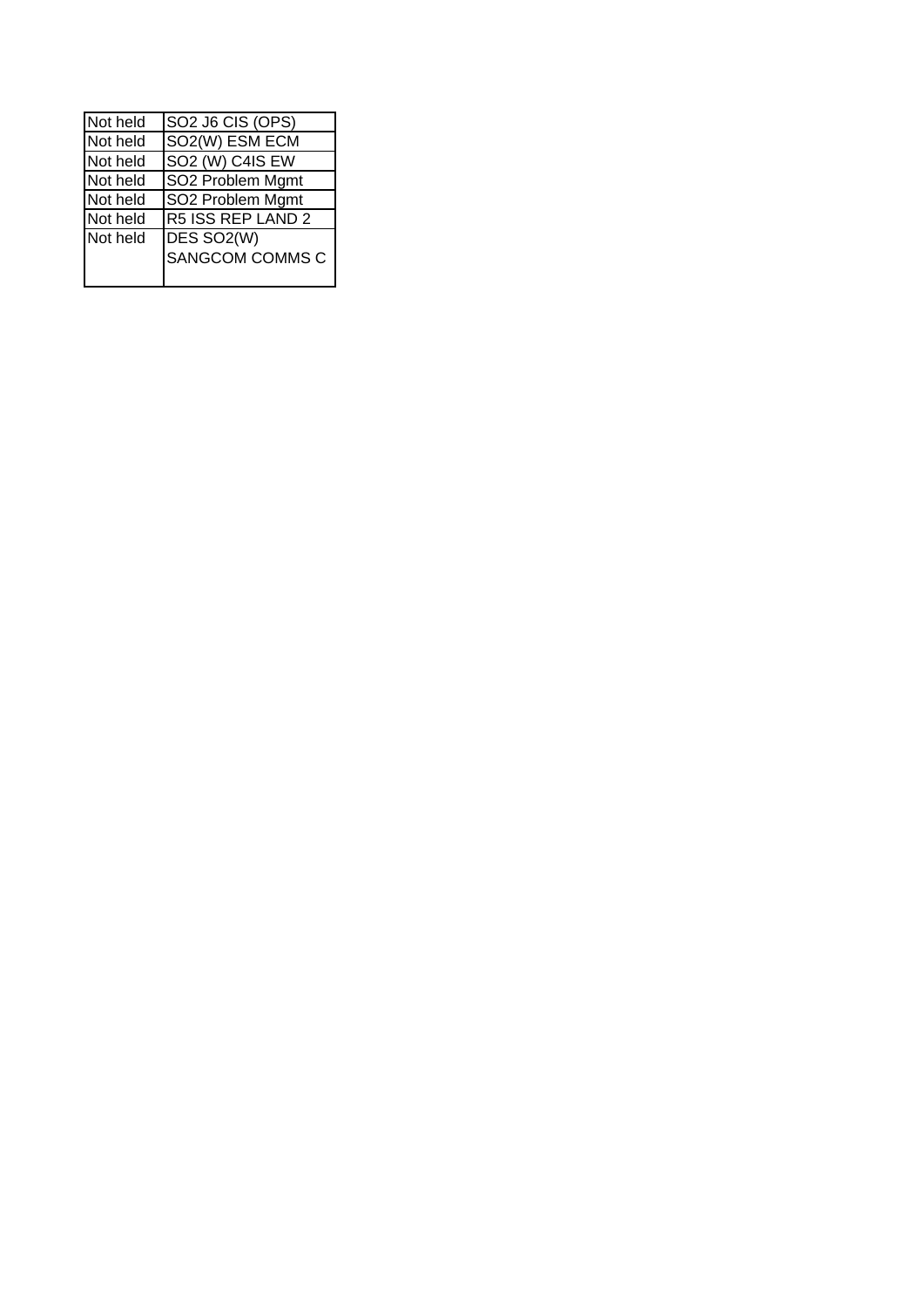# APR IG2 APPTS

| <b>Priority</b> | <b>Position</b>                                |
|-----------------|------------------------------------------------|
| Not held        | SO2 CIS (OPS)                                  |
| Not held        | SO <sub>2</sub> G <sub>6</sub> IM/IX           |
| Not held        | <b>SO2 CIS TRAINING</b>                        |
| Not held        | SO <sub>2</sub> ISTAR                          |
|                 | <b>SYSTEMS</b>                                 |
| Not held        | SO2 ICS/CIS (W) G3                             |
|                 | CIS                                            |
| Not held        | SO2 J3 OPS 1266426                             |
|                 |                                                |
| Not held        | SO <sub>2</sub> G <sub>6</sub> C <sub>IS</sub> |
| Not held        | SO2 C4ISR CTS ENG                              |
|                 |                                                |
| Not held        | SO2 G6 Plans FN                                |
| Not held        | SO <sub>2</sub> G <sub>6</sub> (Comms)         |
| Not held        | DES SO <sub>2</sub> (W)                        |
|                 | SANGCOM O M                                    |
| Not held        | SO2(W) G6 Ops IA                               |
| Not held        | SO2(W)                                         |
|                 |                                                |
|                 | Eng/Projects/Eqpt                              |
| Not held        | SO <sub>2</sub> OPS                            |
| Not held        | SO2 G6 Ops Engr                                |
| Not held        | SO2(W) G6                                      |
|                 | Ops/Plans                                      |
| Not held        | OC ARMY EL AND                                 |
|                 | DEP OC EW DIS                                  |
| Not held        | SO2 Protect(ECM                                |
|                 | Future)                                        |
| Not held        | SO <sub>2</sub> Trg Strat                      |
| Not held        | SO <sub>2</sub> Cyber                          |
| Not held        | DES Batcis SO <sub>2</sub> RM 1                |
|                 | (Core Acq)                                     |
| Not held        | SO <sub>2</sub> Cyber Defence                  |
| Not held        | SO <sub>2</sub> G <sub>6</sub> IS              |
| Not held        | SO <sub>2</sub> (W)                            |
|                 | CIS 1297751                                    |
| Not held        | SO2(W) ICS                                     |
| Not held        | SO2 G6 Ops/Plans                               |
| Not held        | DES ISS NTA C4                                 |
|                 | Arch Inn T12                                   |
| Not held        | <b>NET REQ BLOS</b>                            |
|                 | LAND                                           |
| Not held        | DES NET REQ DWN2                               |
|                 |                                                |
| Not held        | SO2 Network Interop                            |
| Not held        | SO2 R Signals                                  |
|                 |                                                |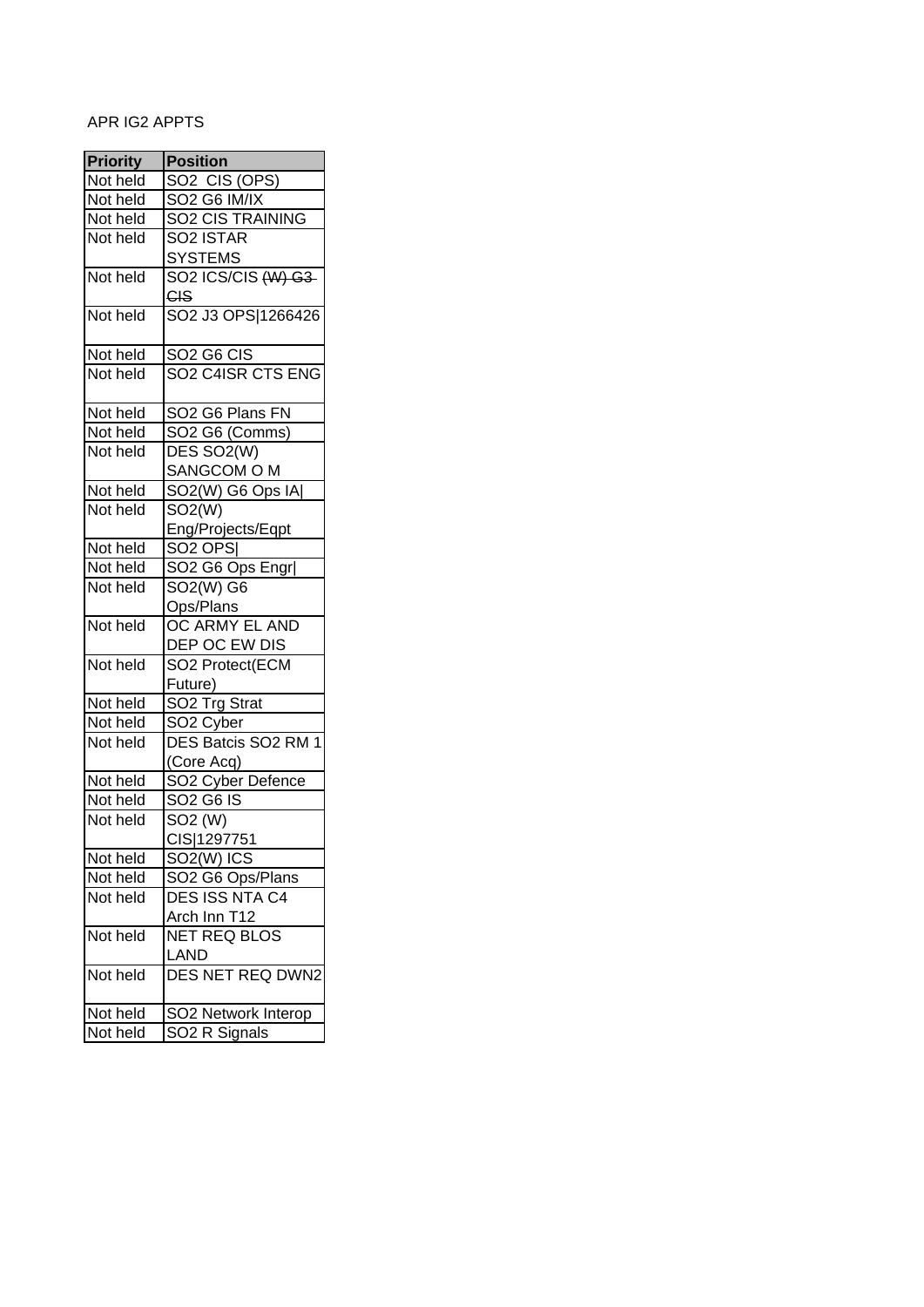# JUN GRADE 2 APPTS

| <b>Priority</b> | <b>Position</b>                        |
|-----------------|----------------------------------------|
| Not held        | SO <sub>2</sub> MAIT                   |
| Not held        | SO <sub>2</sub> EW Cts                 |
| Not held        | SO <sub>2</sub> G <sub>2</sub>         |
| Not held        | SO <sub>2</sub> IM/IX - TO             |
|                 | <b>BE SO2 G6</b>                       |
|                 |                                        |
| Not held        | SO <sub>2</sub> IM/IX                  |
| Not held        | SO <sub>2</sub> CIS (OPS)              |
| Not held        | SO <sub>2</sub>                        |
|                 | C2IS 1177309                           |
| Not held        | SO <sub>2</sub> G <sub>6</sub> UK OPS  |
|                 | CAP DEV                                |
| Not held        | SO <sub>2</sub> IA                     |
| Not held        | SO <sub>2</sub> (W) CIS                |
| Not held        | SO <sub>2</sub> Trg Plans              |
| Not held        | SO <sub>2</sub> G <sub>6</sub>         |
| Not held        | $SO2$ J7                               |
| Not held        | SO3 Network                            |
|                 | Integration                            |
| Not held        | SO2 Net Eng 3                          |
| Not held        | OpsPlans/Olym                          |
|                 | SO <sub>2</sub>                        |
| Not held        | <b>SO2 C2IS</b>                        |
| Not held        | R5 ISSREP                              |
|                 | LAND <sub>2</sub>                      |
| Not held        | SO <sub>2</sub> Sys Spt 2              |
| Not held        | <b>SO2 C2IS</b>                        |
| Not held        | <b>ISS NTA C4 Arch</b>                 |
|                 | Apps SO <sub>2</sub>                   |
| Not held        | <b>NET FSD SA</b>                      |
|                 | VOICE Core Acq                         |
| Not held        | SO2(W) Info Sy                         |
|                 | (1T)                                   |
| Not held        | OC Sqn School of                       |
|                 | Comms & Elec                           |
|                 | Engr                                   |
| Not held        | SO2 OC CYBER                           |
|                 | Ops - JCU(CH)                          |
| Not held        | SO <sub>2</sub> G <sub>6</sub> CIS     |
| Not held        | SO2(W)                                 |
|                 | <b>SANGCOM TRG</b>                     |
| Not held        | SO <sub>2</sub> G <sub>6</sub> Info SY |
|                 |                                        |
| Not held        | <b>ISS Nbetworks</b>                   |
|                 | Fixed                                  |
|                 | Requirements                           |
| Not held        | SO <sub>2</sub> ECM                    |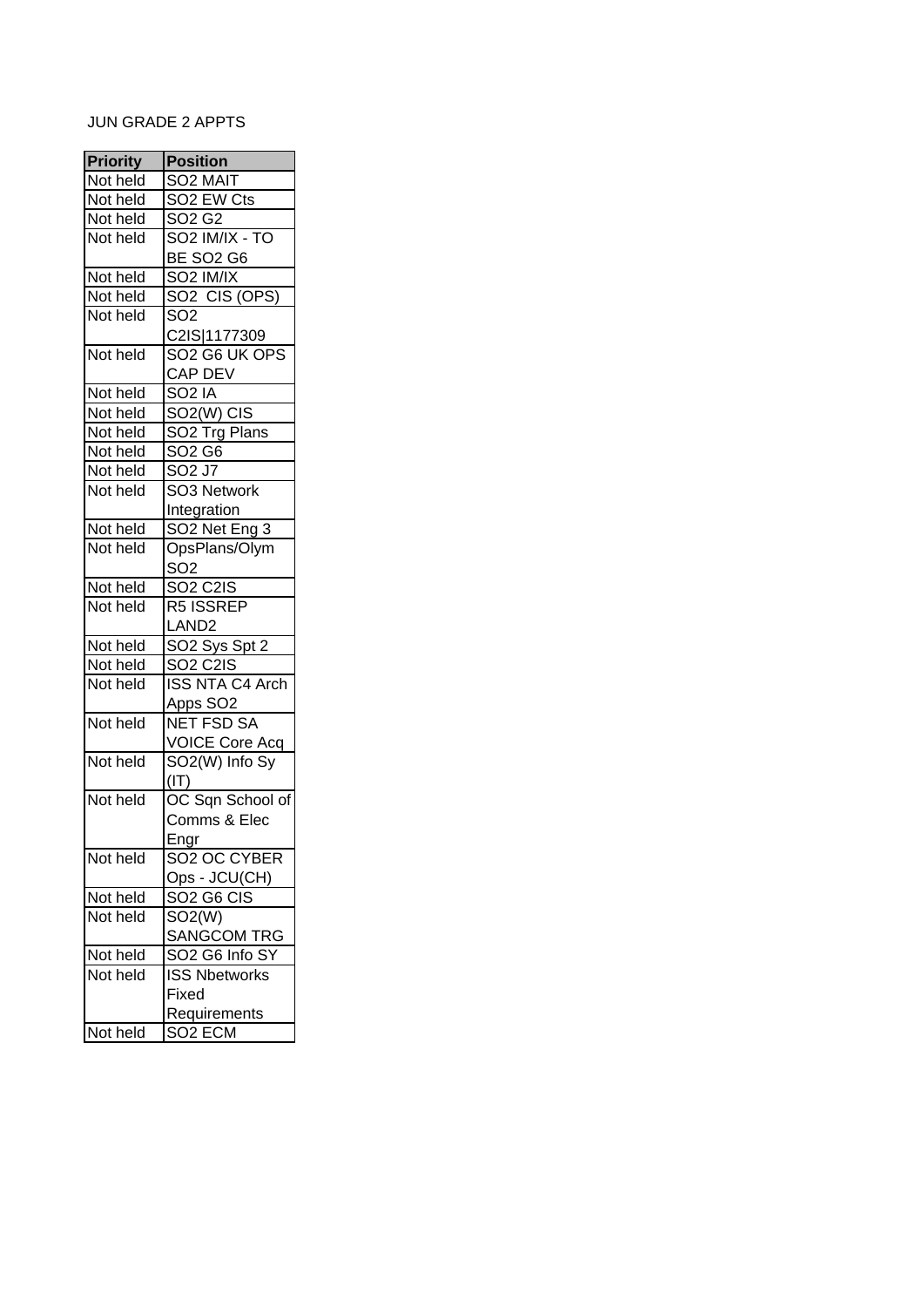| <b>Prioriy</b> Position     |                                                |
|-----------------------------|------------------------------------------------|
| <b>CRITICAL</b>             |                                                |
| 1                           | SO <sub>2</sub> COMMS                          |
|                             |                                                |
| <b>MUST</b>                 |                                                |
| $\overline{2}$              | SO <sub>2</sub> G <sub>6</sub>                 |
| 3                           | SO2 EQUIP/CAP/DEV                              |
| 4                           | SO <sub>2</sub> Plans                          |
| 5                           | SO2 G4/DCOS                                    |
| 6                           | SO2 G6 O & D                                   |
| 7                           | SO <sub>2</sub> ICS/CIS                        |
|                             |                                                |
| <b>HOULD</b><br>8           | SO <sub>2</sub> EW Cts                         |
| 9                           | SO <sub>2</sub> G <sub>6</sub>                 |
|                             |                                                |
| 10                          | SO2 G6                                         |
| $\overline{11}$             | SO <sub>2</sub> ICS                            |
| 12                          | SO <sub>2</sub> RF Plans                       |
|                             |                                                |
| <b>COULD</b>                |                                                |
|                             |                                                |
| 13                          | SO2 ICS PLANS                                  |
|                             |                                                |
| <b>UNPRIORITISED</b><br>U/P | SO <sub>2</sub> G <sub>6</sub>                 |
| U/P                         | SO2 IM/IX 1641442                              |
| U/P                         | SO2 G6 Ops/Plans                               |
| U/P                         | SI Comd Sp                                     |
| U/P                         | SO <sub>2</sub> G <sub>6</sub> TBC             |
| U/P                         | SO <sub>2</sub> G <sub>6</sub>                 |
| U/P                         | SO <sub>2</sub> FD                             |
| U/P                         | ACOS 2 SIG GP                                  |
|                             |                                                |
| <b>CRITICAL</b><br>1        | SO2 C4ISR CTS ENG                              |
| $\overline{2}$              | SO <sub>2</sub> ECM                            |
| 3                           | <b>SO2A TECH REQUIREMENTS</b><br><b>TACCIS</b> |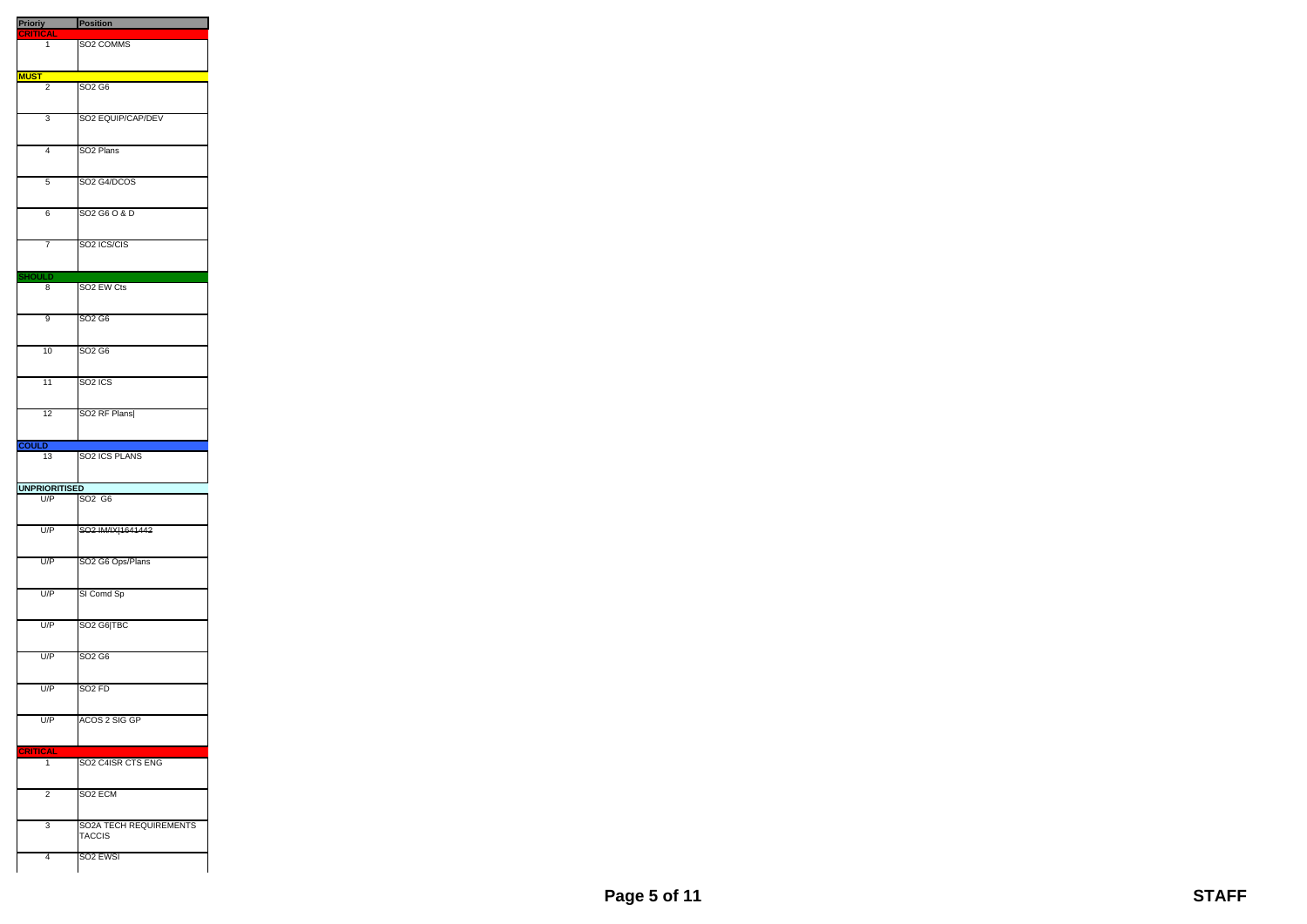| <b>Prioriy</b>       | <b>Position</b>                                                         |
|----------------------|-------------------------------------------------------------------------|
| <b>MUST</b>          |                                                                         |
| 5                    | SO <sub>2</sub> G <sub>6</sub> INFO SY                                  |
|                      |                                                                         |
| 6                    | SO2(W) INFO SY (IT)                                                     |
| 7                    | SO2 CONCEPTS & DOCTRINE                                                 |
| 8                    | SO <sub>2</sub> O&D (B                                                  |
| 9                    | SO2 NET ENG 3 (TO BECOME<br><b>SO2 TECHNICAL</b><br><b>ARCHITECTURE</b> |
| 10                   | <b>SO2 NETWORK ASSURANCE</b>                                            |
| 11                   | SO2 ARMY CYBER LIAISON                                                  |
| <b>SHOULD</b>        |                                                                         |
| 12                   | SO <sub>2</sub> Fmn C <sub>2</sub> IT                                   |
| 13                   | SO <sub>2</sub> TDT                                                     |
| <b>UNPRIORITISED</b> |                                                                         |
| U/P                  | SO2 CIS TRG DEV EQPT CAP<br><b>TRG PLANS</b>                            |
| U/P                  | SO2 NET ENG2 NETWORKS                                                   |
| U/P                  | SO <sub>2</sub> NET ENG 1                                               |
| <b>CRITICAL</b>      |                                                                         |
| 1                    | SO <sub>2</sub> J <sub>7</sub>                                          |
| 2                    | SO <sub>2</sub> IA                                                      |
| <b>MUST</b>          |                                                                         |
|                      |                                                                         |
| 3                    | DES SO2(W) SANGCOM LO<br><b>FFSB</b>                                    |
| 4                    | SO <sub>2</sub> (W) SANGCOM COMMS E                                     |
| 5                    | SO2(W) SANGCOM TRG                                                      |
| 6                    | SO <sub>2</sub> SYS SPT 2                                               |
| 7                    | R5 ISSREP LAND2 (POST TO<br>BECOME IRO LAND SO2)                        |
| <b>SHOULD</b>        |                                                                         |
| 8                    | <b>ISS NTA C4 ARCH APPS SO2</b><br>(SO2 C4 ARCH)                        |
| 9                    | OPSPLANS/OLYM SO2(POST<br>TO BECOME SO2 CORE HERR                       |
| 10                   | <b>NETWORKS FIXED</b><br>REQUIREMENTS CORE AQC                          |
| 11                   | ASI SO2 SIGINT POL2                                                     |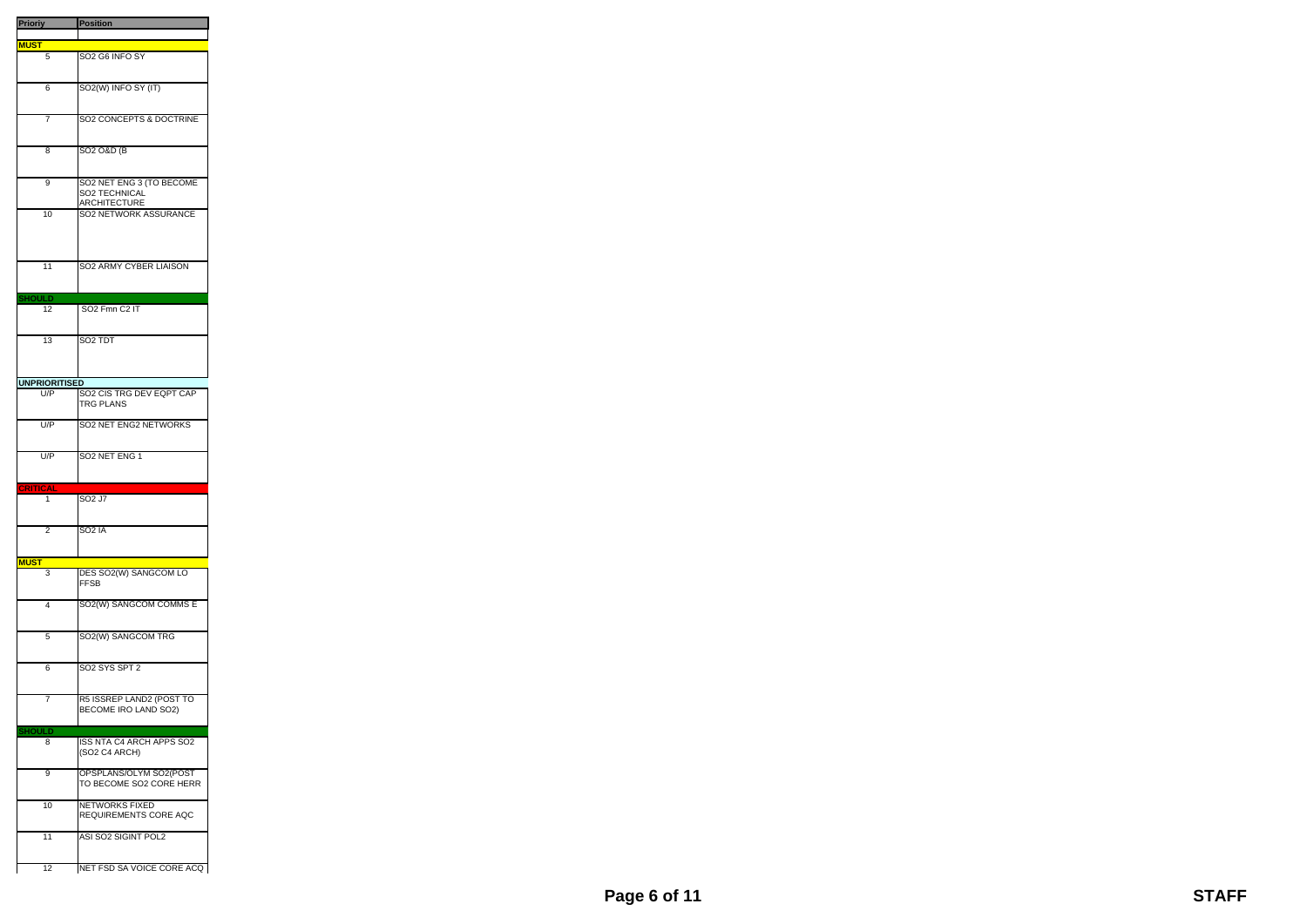| <b>Prioriy</b>          | Position                                              |
|-------------------------|-------------------------------------------------------|
|                         |                                                       |
| $\overline{13}$         | <b>NET REQ DWN2</b>                                   |
| <b>UNPRIORITISED</b>    |                                                       |
| U/P                     | SO2 PROTECT (ECM FUTURE)                              |
| U/P                     | <b>SO2 J6 OPS</b>                                     |
| U/P                     | SO <sub>2</sub> J <sub>3</sub>                        |
| U/P                     | DES BATCIS SO2 Asset Manager                          |
| U/P                     | DES SO2(W) DTA HRK PH1 IMP<br><b>MGR</b>              |
| U/P                     | DES SO2 W SANGCOM COMMS<br>W                          |
| <b>MUST</b>             |                                                       |
| $\overline{\mathbf{1}}$ | Sqn Comd 11 (RSS) Sig Regt                            |
| SHOULD                  |                                                       |
|                         |                                                       |
| 2                       | OC ARMY EL AND DEP OC EW<br><b>DIS</b>                |
| 3                       | SO2 Trg Strat to become SO2<br>Capability Integration |
| JLD                     |                                                       |
| 1                       | <b>SO2 C2IS</b>                                       |
| 2                       | <b>SO<sub>2</sub> C<sub>2</sub>IS</b>                 |
| 3                       | <b>SO2A R SIGNALS</b>                                 |
| <b>SHOULD</b>           |                                                       |
| $1$ (8th/12th)          | SO2 G6 CD APPS                                        |
| <b>UNPRIORITISED</b>    |                                                       |
|                         | SO2 Engineer (Information<br>Systems)                 |

a.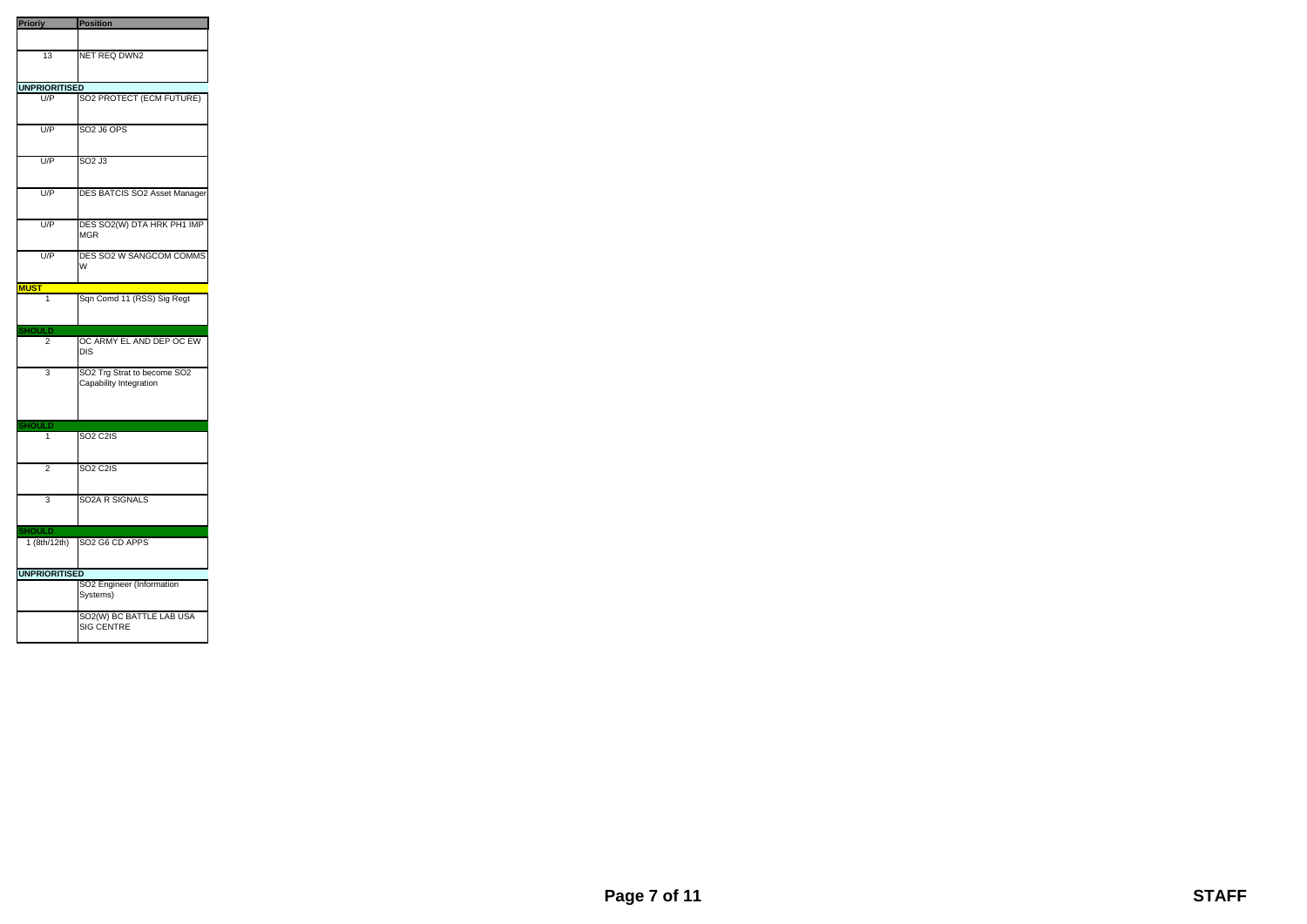| <b>Priority Position</b> |                          |
|--------------------------|--------------------------|
|                          | <b>SECOND IN COMMAND</b> |
| 1                        | $\overline{21}C$         |
|                          |                          |
|                          |                          |
| $\overline{2}$           | $\overline{2IC}$         |
|                          |                          |
|                          |                          |
| $\overline{\mathbf{3}}$  | $\overline{2IC}$         |
|                          |                          |
| $\overline{\mathbf{3}}$  | $\overline{2IC}$         |
|                          |                          |
|                          |                          |
| 5                        | $\overline{2IC}$         |
|                          |                          |
|                          |                          |
| $\overline{6}$           | $\overline{2IC}$         |
|                          |                          |
| 7                        | $\overline{2IC}$         |
|                          |                          |
|                          |                          |
|                          | <b>SQUADRON COMMAND</b>  |
| $=1$                     | <b>SQN COMD</b>          |
|                          |                          |
|                          |                          |
| $=1$                     | <b>SQN COMD</b>          |
|                          |                          |
|                          |                          |
| $=1$                     | <b>SQN COMD</b>          |
|                          |                          |
| 4                        | <b>SQN COMD</b>          |
|                          |                          |
|                          |                          |
| -5                       | <b>SQN COMD</b>          |
|                          |                          |
|                          |                          |
| $\overline{5}$           | <b>SQN COMD</b>          |
|                          |                          |
| -5                       | <b>SQN COMD</b>          |
|                          |                          |
|                          |                          |
| -5                       | <b>SQN COMD</b>          |
|                          |                          |
|                          |                          |
| -5                       | <b>SQN COMD</b>          |
|                          |                          |
|                          |                          |
| -5                       | <b>SQN COMD</b>          |
|                          |                          |
| $=11$                    | <b>SQN COMD</b>          |
|                          |                          |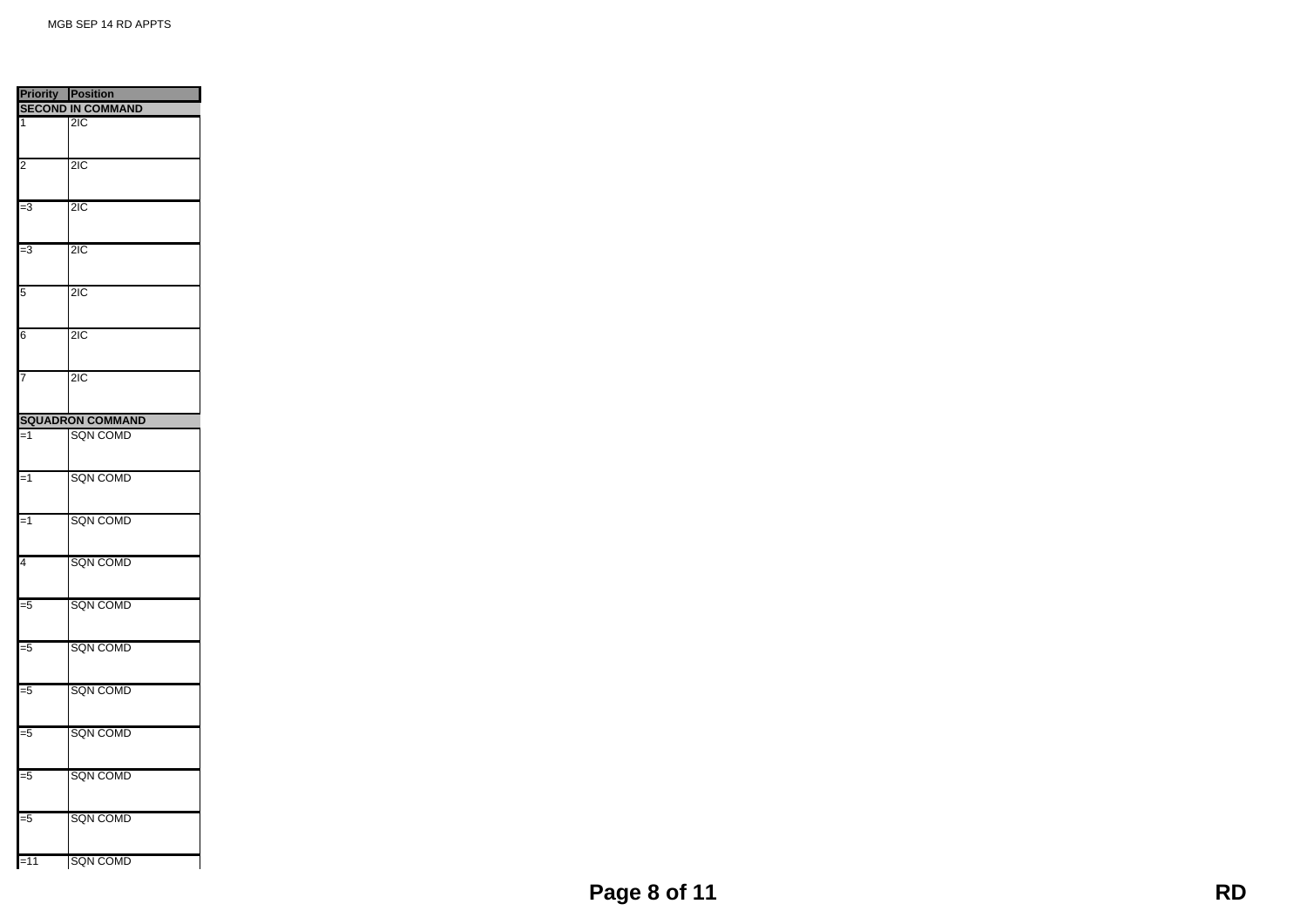| <b>Priority Position</b> |                 |
|--------------------------|-----------------|
|                          |                 |
| $=11$                    | <b>SQN COMD</b> |
| $=13$                    | <b>SQN COMD</b> |
| $=13$                    | <b>SQN COMD</b> |
| $\overline{15}$          | <b>SQN COMD</b> |
| $=16$                    | <b>SQN COMD</b> |
| $=16$                    | $\overline{OC}$ |
| $=16$                    | <b>OC JCUFI</b> |
| $=19$                    | <b>SQN COMD</b> |
| $=19$                    | OC CPO          |
| $= 21$                   | <b>SQN COMD</b> |
| $= 21$                   | <b>SQN COMD</b> |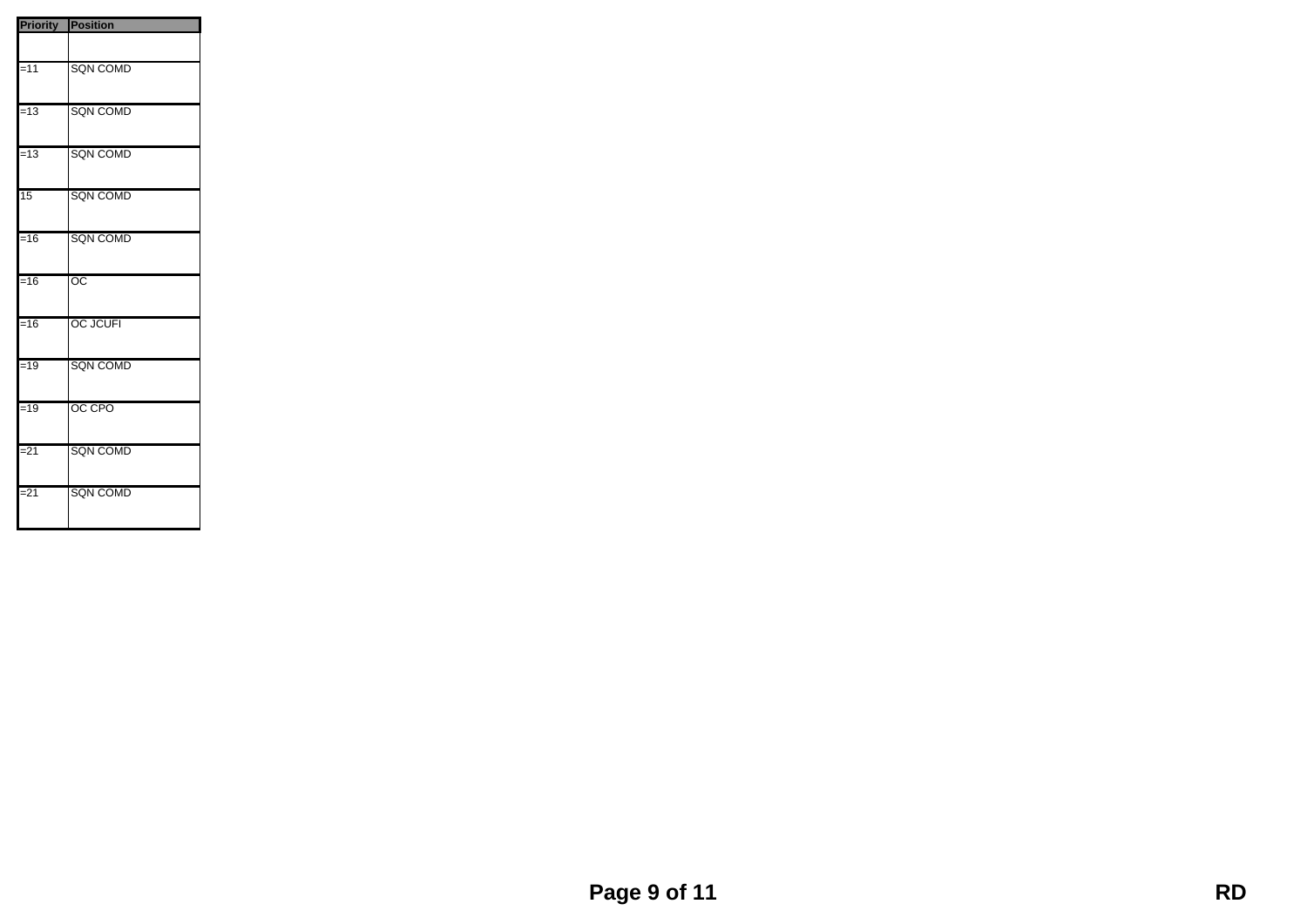| <b>Priority Position</b> |                            |
|--------------------------|----------------------------|
|                          | <b>HQ SQUADRON COMMAND</b> |
| 1                        | <b>SQN COMD</b>            |
| $\overline{2}$           | <b>SQN COMD</b>            |
| $\overline{=}3$          | OC SQN TRG AND SP<br>SQN   |
| $=3$                     | <b>SQN COMD</b>            |
| 5                        | <b>DES OC MSSS</b>         |
|                          | <b>OPERATIONS OFFICERS</b> |
| $\overline{1}$           | TOT 1 OPS                  |
| $\overline{2}$           | OPS OFFR OPS               |
| $\overline{=}3$          | <b>OPS OFFR</b>            |
| IJ,                      | OPS OFFR                   |
| $\overline{=}3$          | <b>OPS OFFR</b>            |
| $\overline{5}$           | <b>OPS OFFR</b>            |